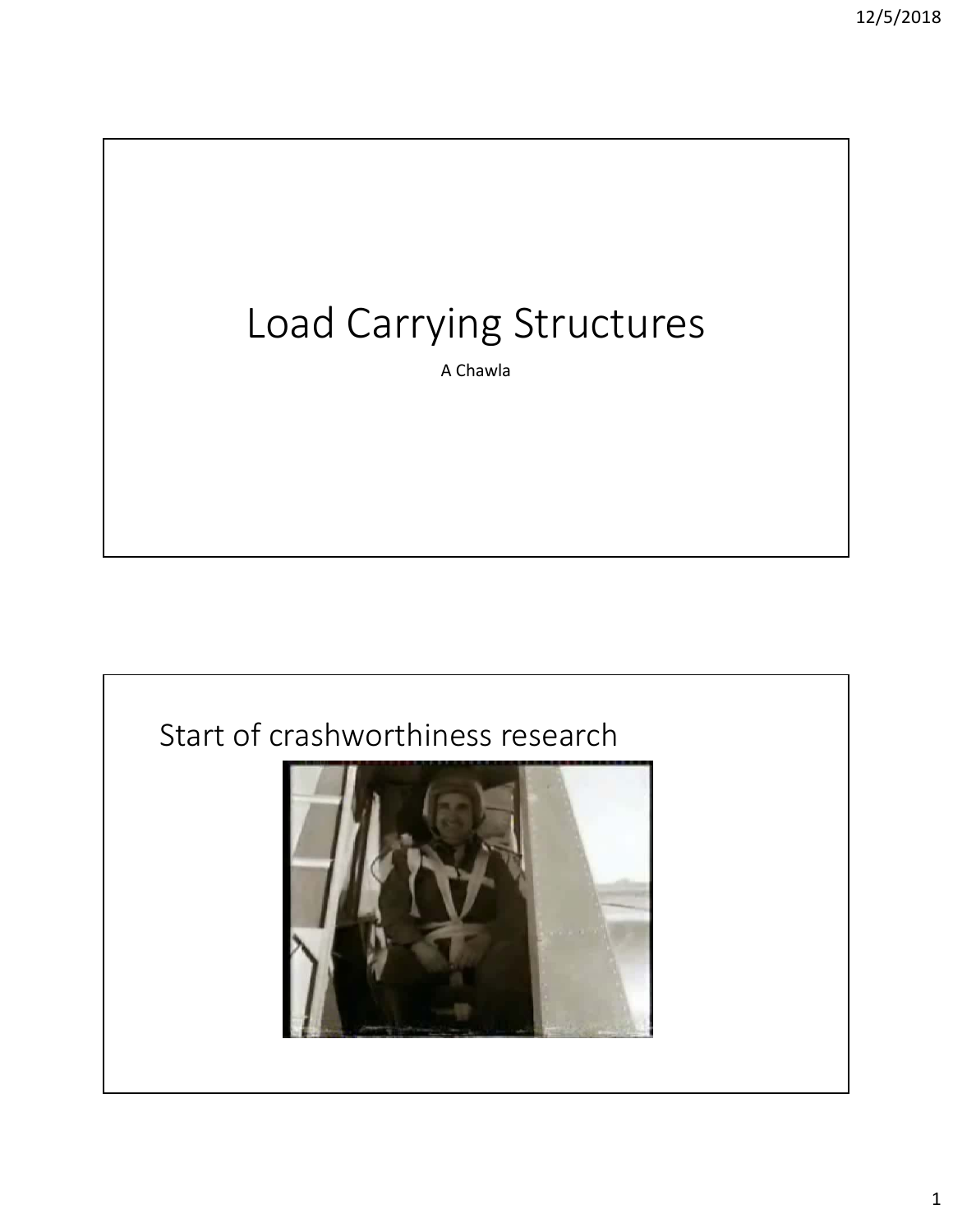### Vehicle Crashworthiness Videos



#### Crashworthiness Goals

- The body structures include progressive crush zones to absorb part of the crash kinetic energy.
- Vehicles maintain integrity of the passenger compartment and simultaneously control the crash deceleration pulse.
- Accident reconstruction and analysis of vehicle crashes provide information regarding the safety performance.
- Currently, vehicle crashworthiness is evaluated in four distinct modes: frontal, side, rear and rollover crashes.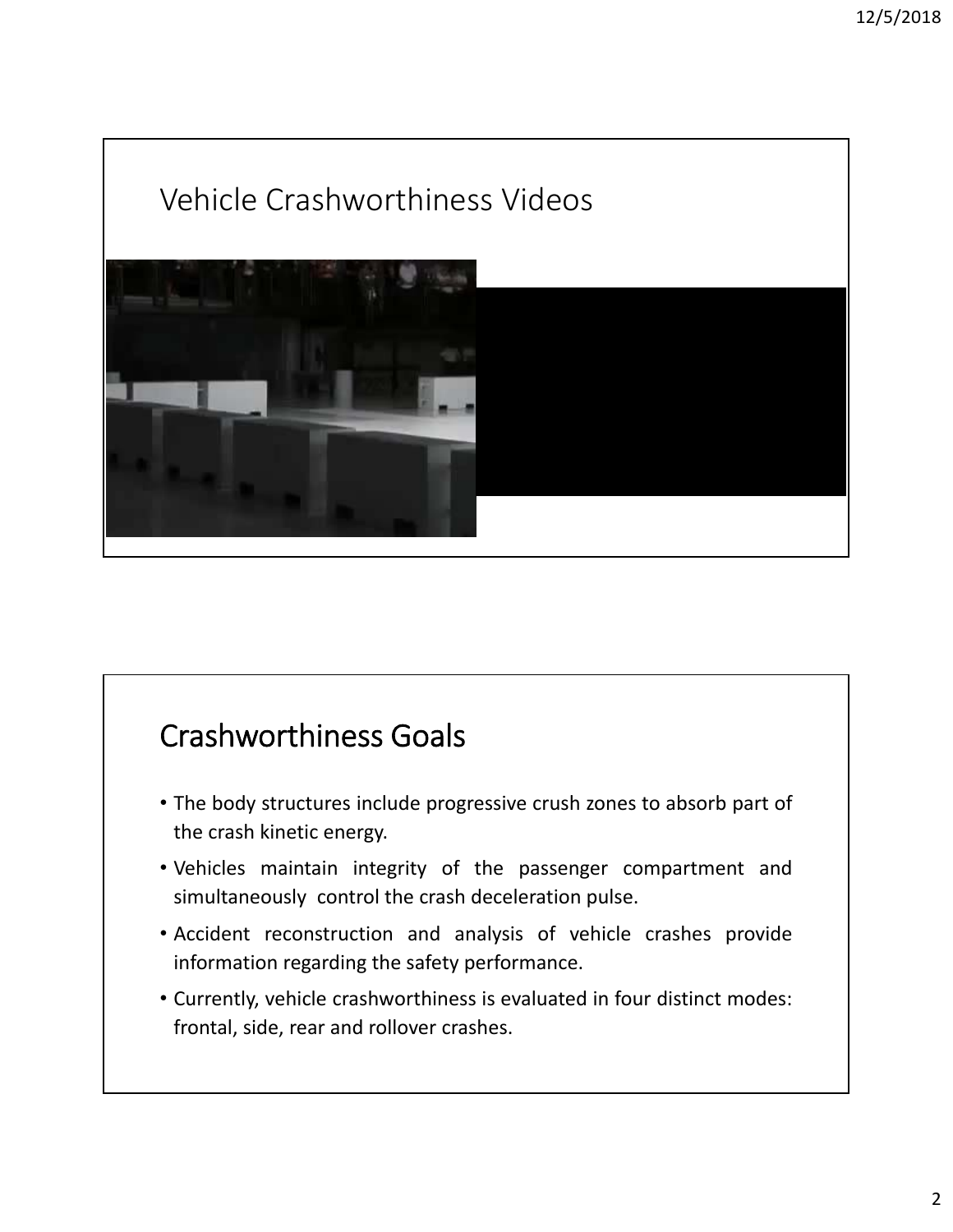#### Basic Principles of Designing for Crash Energy Management

#### Stiff cage Structural Concept

- Objective is to design a stiff passenger compartment structure
- Structure should have a peak load capacity to support the energy absorbing members in front of it, without exhibiting excessive deformation (intrusion)

#### Basic Principles of Designing for Crash Energy Management

Controlled Progressive Crush or Deformation With Limited Intrusion

- Rear, roof, and side impact energy‐absorbing structures deform upon direct impact in a mixed axial and bending mode
- Bending dominant role low energy content
- In designs where light weight is desirable, axial mode will be a more appropriate candidate for energy absorption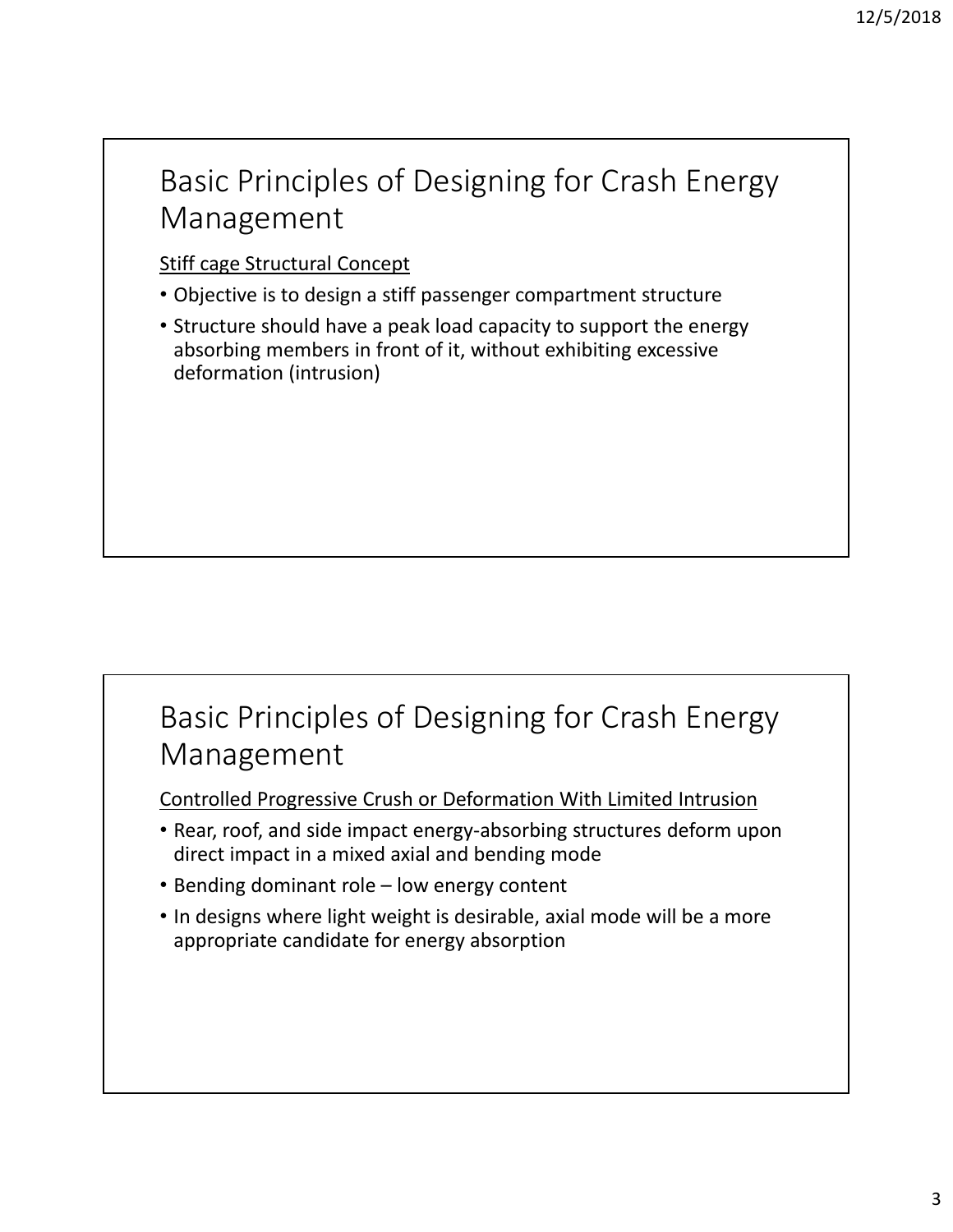#### Controlled Progressive Crush or Deformation With Limited Intrusion (contd)

- Primary crush zone ‐ relatively uniform, progressive structural collapse
	- Main energy absorbing structure- fore section of the power train compartment
- Secondary crush zone ‐structural interface between the energy absorbing and occupant compartment structures
	- Avoid excessive load concentrations
- Design strategy
	- soft front zone‐ to reduce the vehicle's aggressivity in pedestrian‐to‐vehicle and vehicle‐to‐vehicle collisions
	- Two stiffer zones ‐ primary and secondary.
	- Primary main EA structure in the fore section
	- Secondary structural interface between absorber and compartment
		- Extends to the dash panel and toe board areas

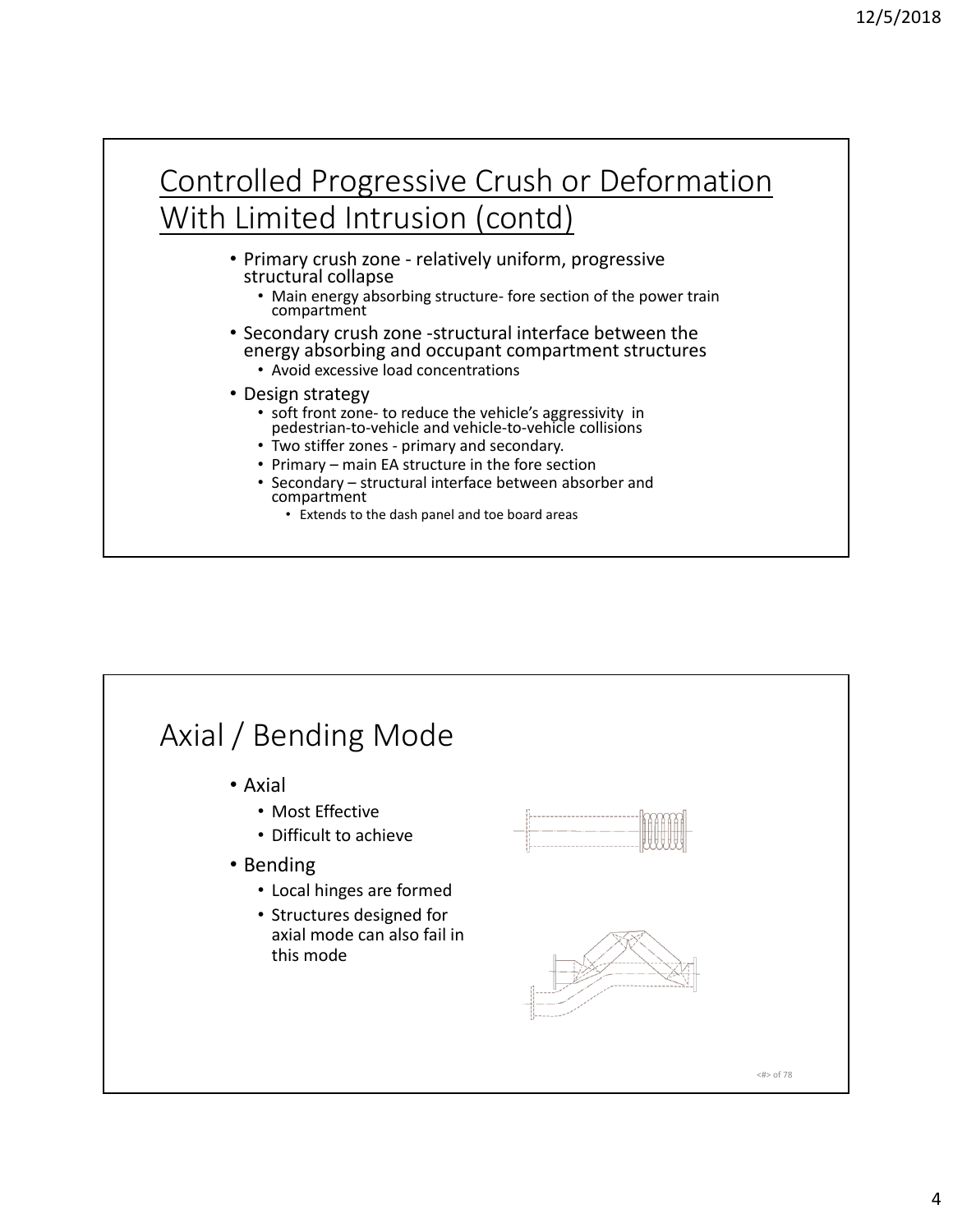#### Mahmud and Paluszny • Local buckling at critical loads • Leads to collapse and subsequent folding • For low t/b ratios • Large irregular folds • Crumpling • Global Buckling or • Bending type instability <#> of 78 Folding pattern of thin‐walled box with very small thickness/width ratio



5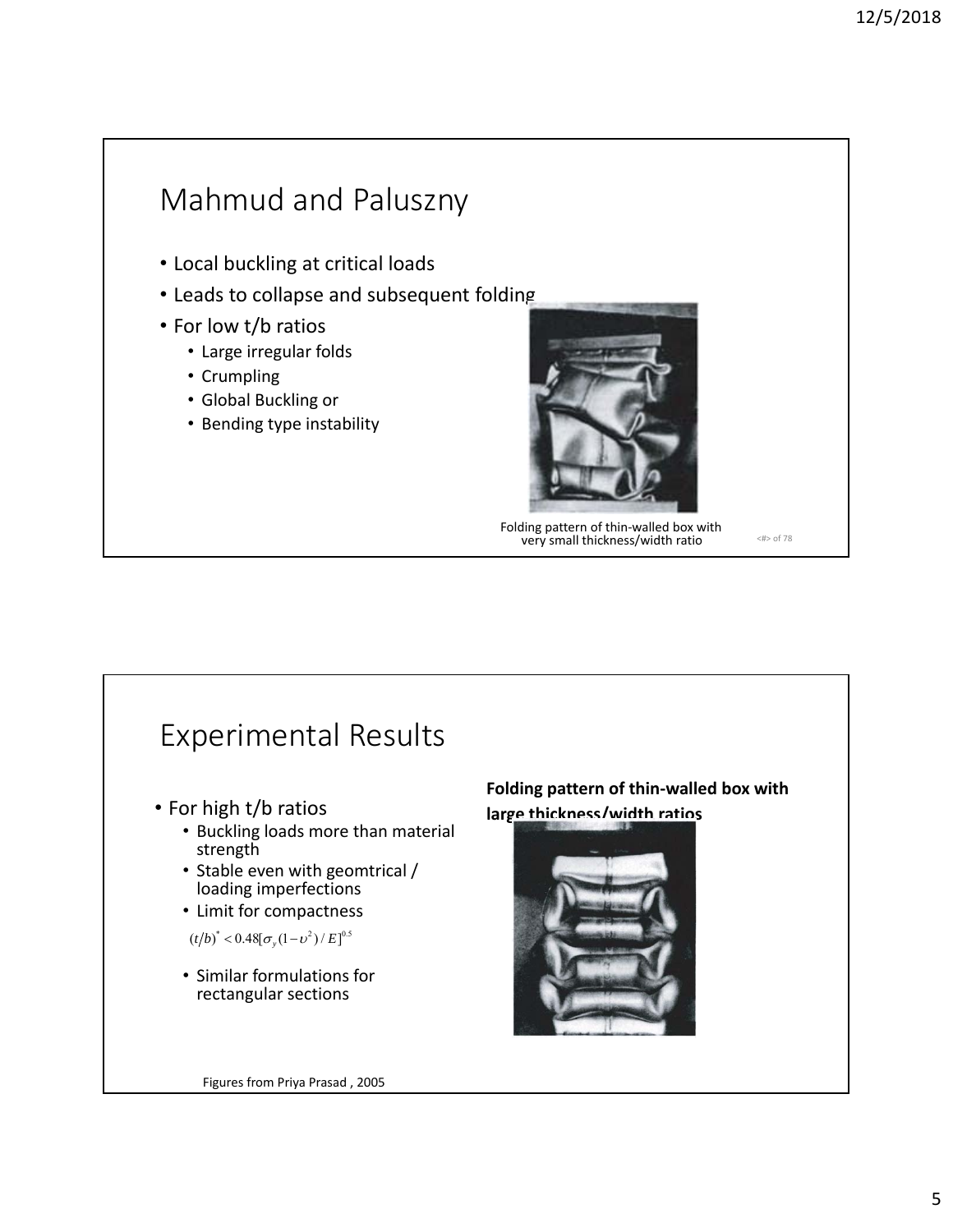#### Bending modes

- Local buckling initiates a plastic hinge
	- When compressive stress reaches a critical value
- Further increase of load causes more hinges
- Overall collapse mechanism is controlled by hinge locations



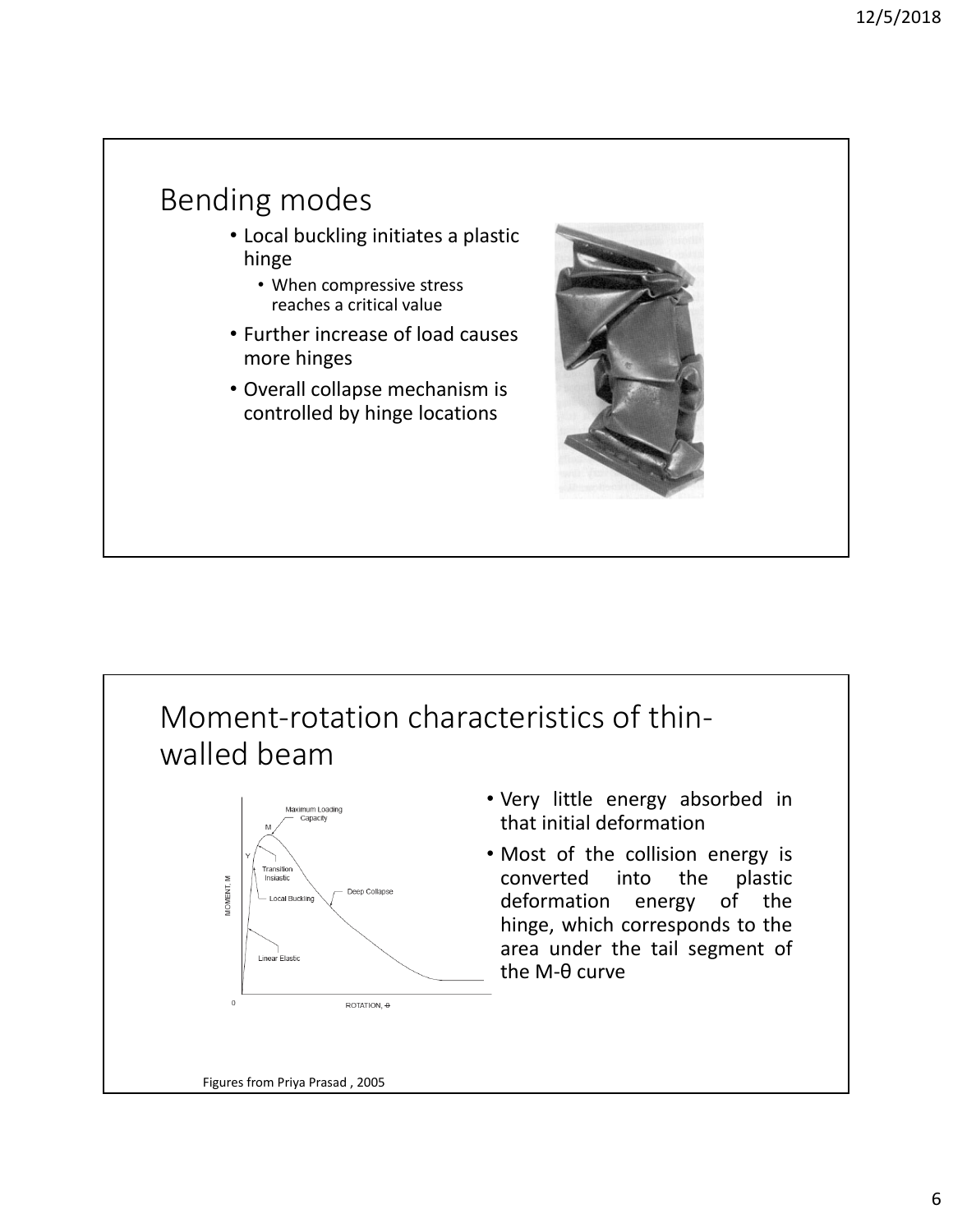

- Structure sections have to be chosen with appropriate t/b ratios and sections to get the crushing behavior needed
- Structural imperfections introduced to initiate plastic hinges
- Local buckling can also be estimated based on FE or other analytical techniques
	- Experimental / empirical relations are commonly used
- Keep peak loads under limits so that occupant cabin remains intact

#### Surviving high speed crashes

- Essential to use the frontend crush and available distance between the occupant and the interior.
- Accomplished when a restraint is used.
- The air bag, energy absorbing steering column and safety belts are all restraint systems that slow the occupant shortly after the vehicle starts to decelerate.
- Part of the distance is lost in a harness by slack and belt stretch.
- The distance between the driver and the steering wheel is lost in the case of the energy-absorbing column restraint, and
- the distance of the front-end crush and occupant space traversed during the sensing and deployment time for the air bag are lost.
- However, the remaining useful distance does increase the survival velocity appreciably.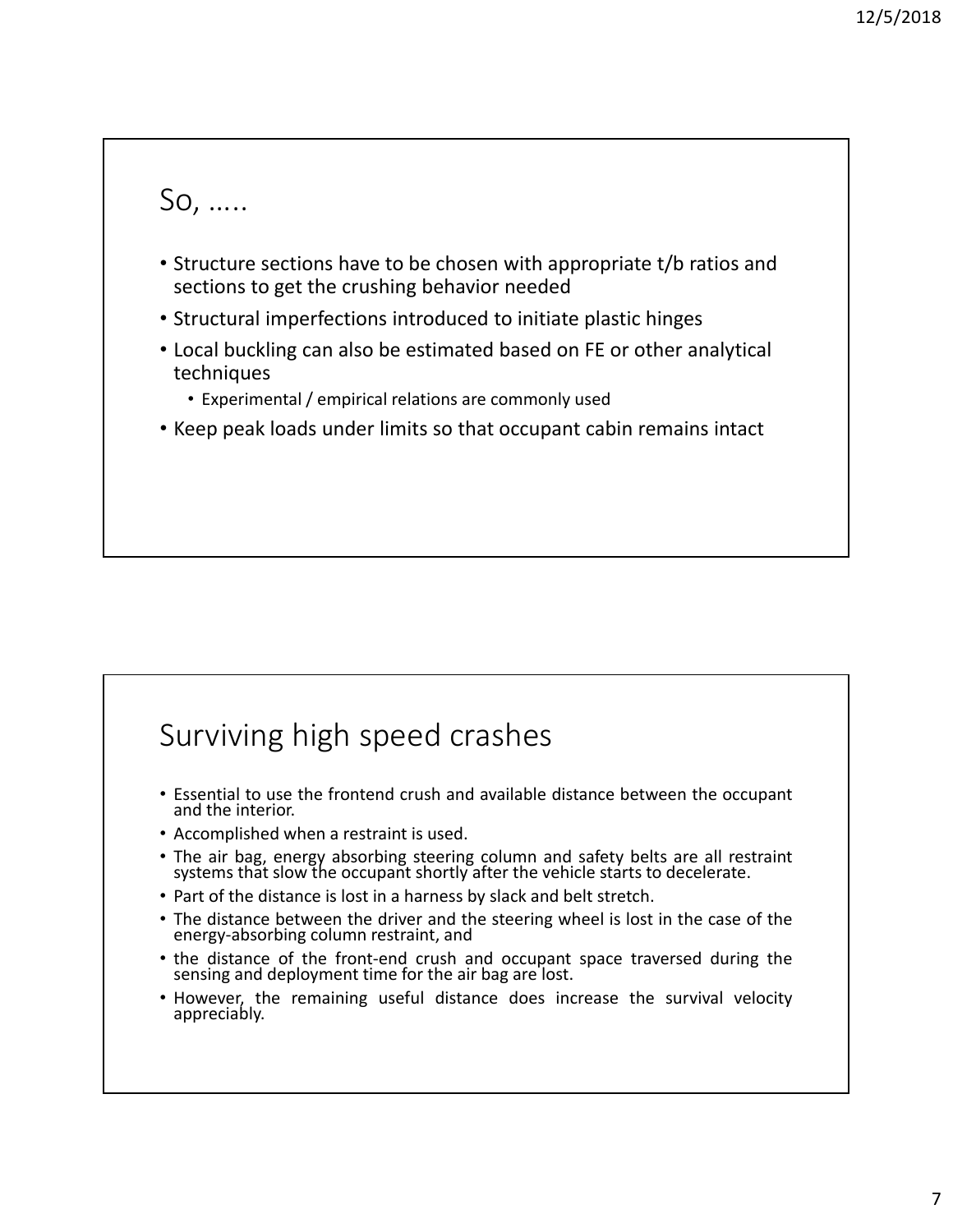#### Compatibility Between Restraint System and Vehicle Front Structure

- Vehicle front needs to be designed for compatible crush characteristics with restraints.
- $\delta_1$  dummy moves at const speed
- $\delta_2$  increasing deceleration
- $\delta_3$  constant deceleration
- $\delta_v + \delta_{p/v} > \delta_p$

 $\delta_{p/v}$  is the occupant displacement with respect to the compartment



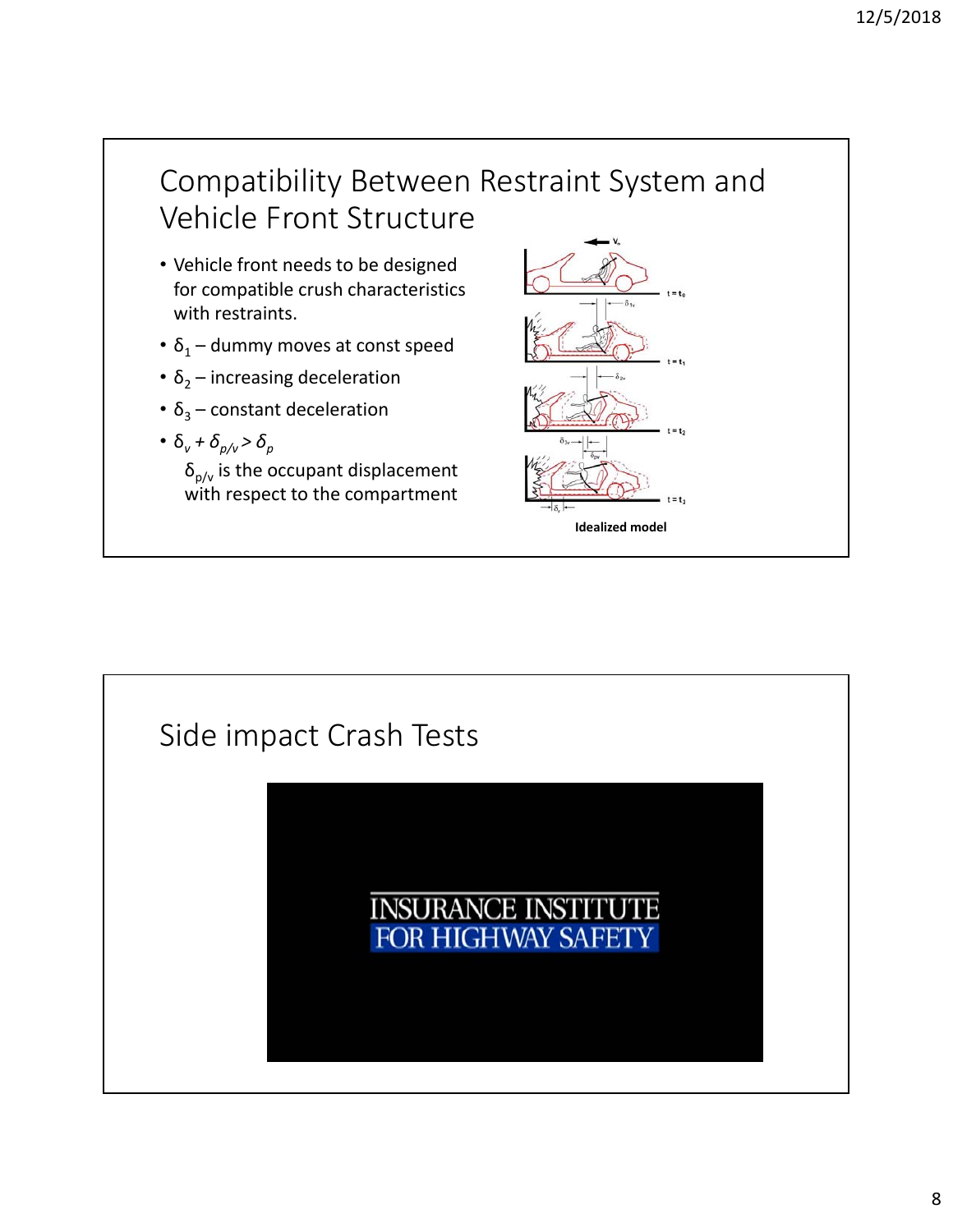#### Side Impact Analysis • Velocity profiles obtained by the numerical integration of 14.0 accelerometer data taken from  $12.0$ the following locations:  $10.0$ Velocity (M/S)  $8.0 \cdot$ • Center of gravity (CG) of the  $6.0\,$ moving deformable barrier (MDB) • Non‐impacted left‐hand rocker of the target vehicle  $2.0$  $0.0$ • Door inner panel at the armrest 0.0 10.0 20.0 30.0 40.0 50.0 60.0 70.0 80.0 90.0 100.0 • Side Impact Dummy (SID) pelvis<br>Typical velocity profile in side impact Figure from Priya prasad, 2005

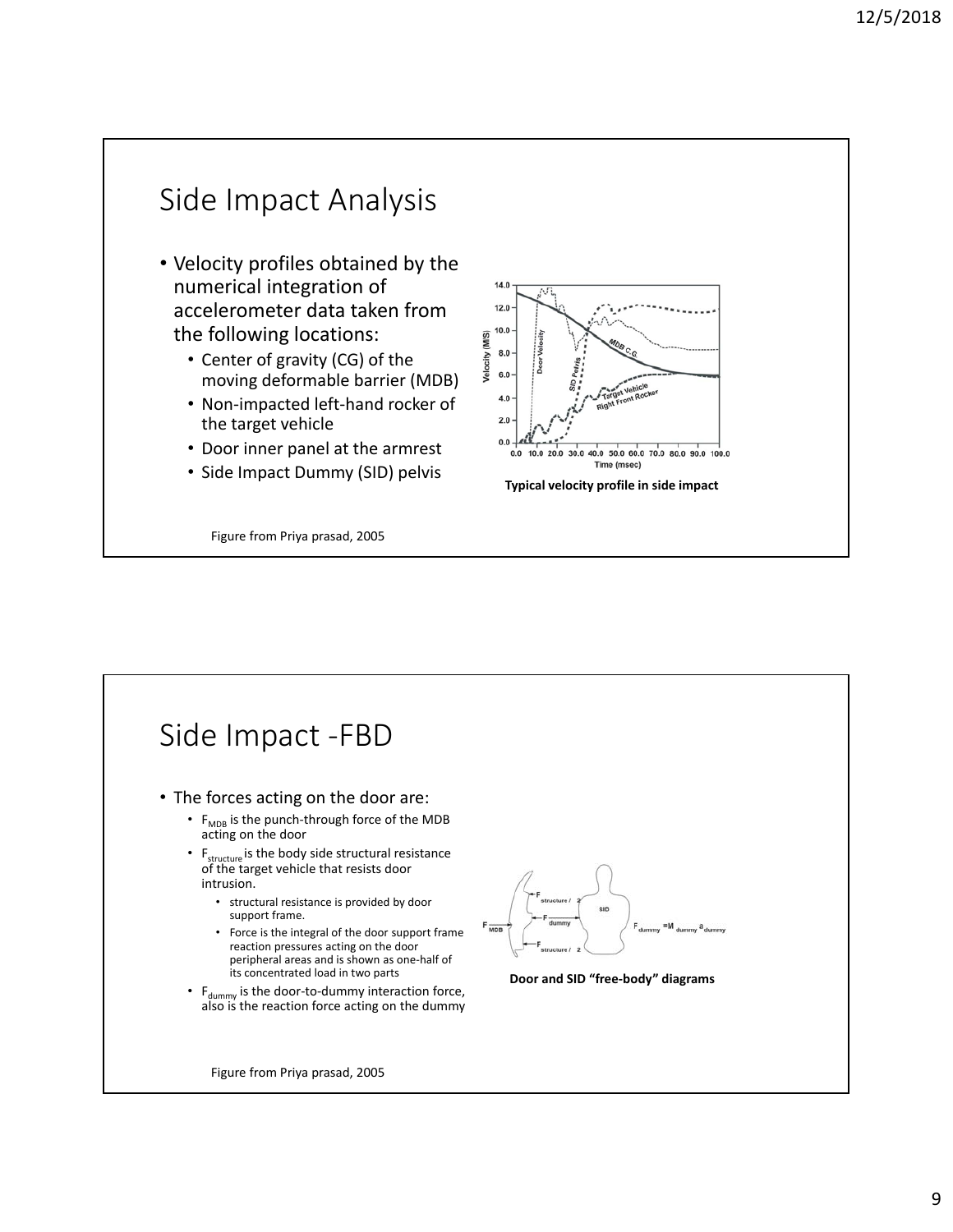#### Structural Upgrading

- The crash event between the MDB and the target vehicle is shortened.
- MDB slows at a faster rate while the struck vehicle rigid body motion speeds up at a higher rate.
- The door intrusion and intrusion velocity are reduced
- The dummy pelvis, hit by a slower intruding door, is subjected to a milder acceleration as evident by the slope the dummy pelvis velocity curve.
- The structural upgrade weight penalty to achieve this effect is enormous.
- The weight penalty is estimated at more than 18 kg (40 lbs) for a 2door compact vehicle.
- TRL has shown that certain structural upgrading of the vehicle body side structure could lead to an undesirable intrusion profile of B‐ pillar/door by tilting inboard at the "waistline" and concentrating the impact load on the occupant in the thorax region.
- A more desirable crush pattern for the B-pillar/door is to remain upright during side impact for a more evenly distributed impact loading on the occupant.

Figure from Priya prasad, 2005



#### Deployable Door trim

- The crush duration between the MDB and the target vehicle will remain unchanged from the baseline
- Door velocity profile will remain unchanged
- Deploying load-limiting foam cushion contacts the dummy pelvis early in the crash event and accelerates it away from the intruding door sooner than that of the baseline
- Consequently, the dummy pelvis will experience a milder acceleration as evident from the slope of its velocity history
- Strategy is to use a deploying door trim with the loadlimiting foam cushion behind it to quickly push the stationary SID away from the intruding door steel at a controlled rate.